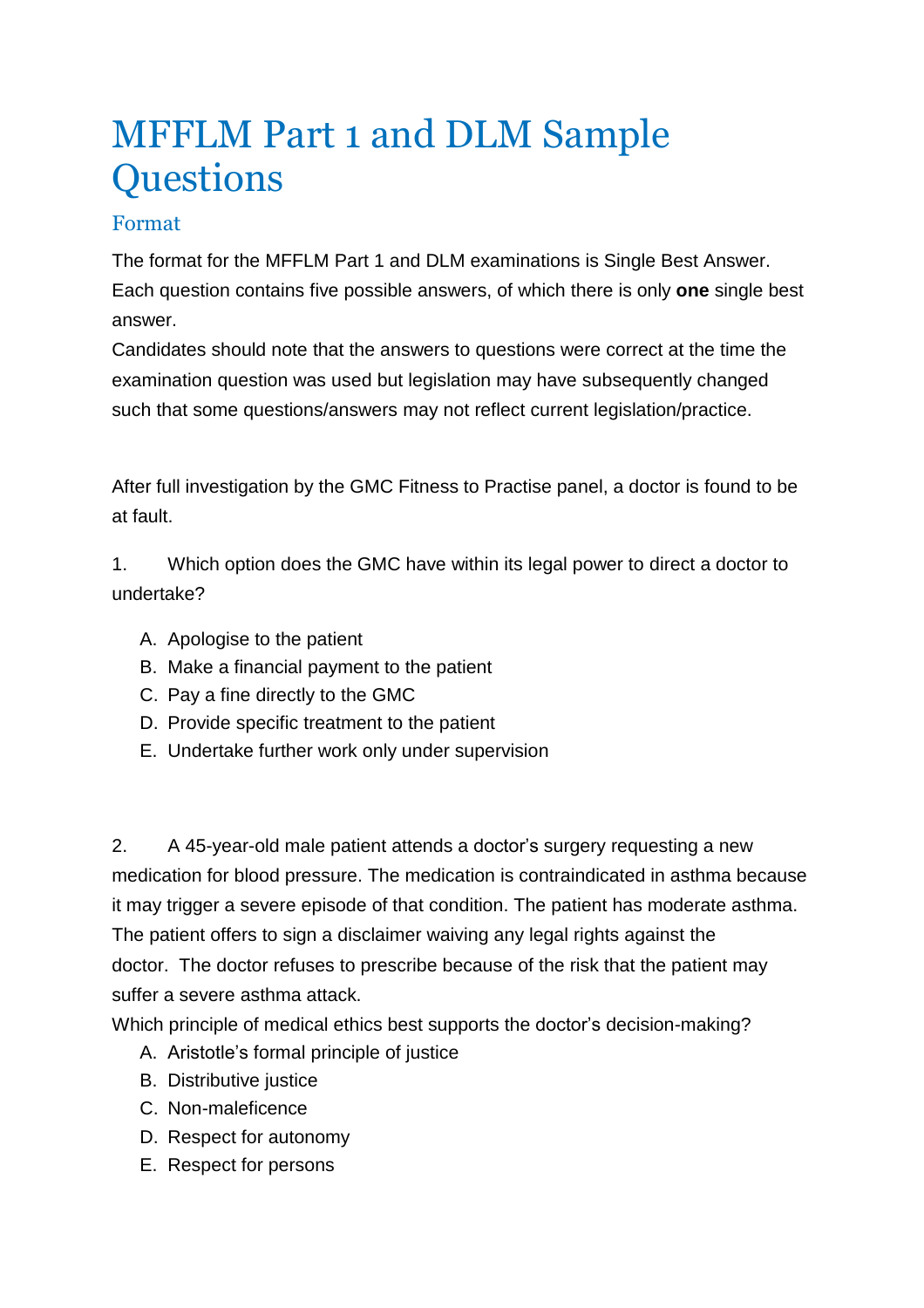3. The Mental Health Act (1983) specifies a hierarchy of kinship (re nearest relative) for signing the form for recommendation for medical assessment. Which relative is highest in the hierarchy, as directed by the current legislation?

- A. Brother
- B. Civil Partner
- C. Father
- D. Nephew
- E. Son

4. As a doctor, you think that you might have a serious condition that you could pass on to patients, and your judgement or performance could be affected by the condition or its treatment,

Within the framework of Good Medical Practice published by the GMC, what course of action is required from you?

- A. You must consult a suitably qualified colleague for advice
- B. You must immediately contact your medical indemnity organisation

C. You must immediately stop practising upon exposure to a potential infectious disease

- D. You must rely on your own clinical assessment as to the risk posed to patients
- E. You must report it immediately to your own GP

5. You are called to ITU to perform a forensic examination on a patient who is in a coma, having been seriously assaulted.

What condition must be met in order for you to proceed with the examination?

A. Appropriate police authorisation has been obtained for any samples to be taken

B. Consent for the forensic examination has been obtained from the patient's next of kin

- C. The hospital registrar, caring for the patient, has given consent
- D. The police have requested forensic examination
- E. You judge it to be in the best interests of the individual patient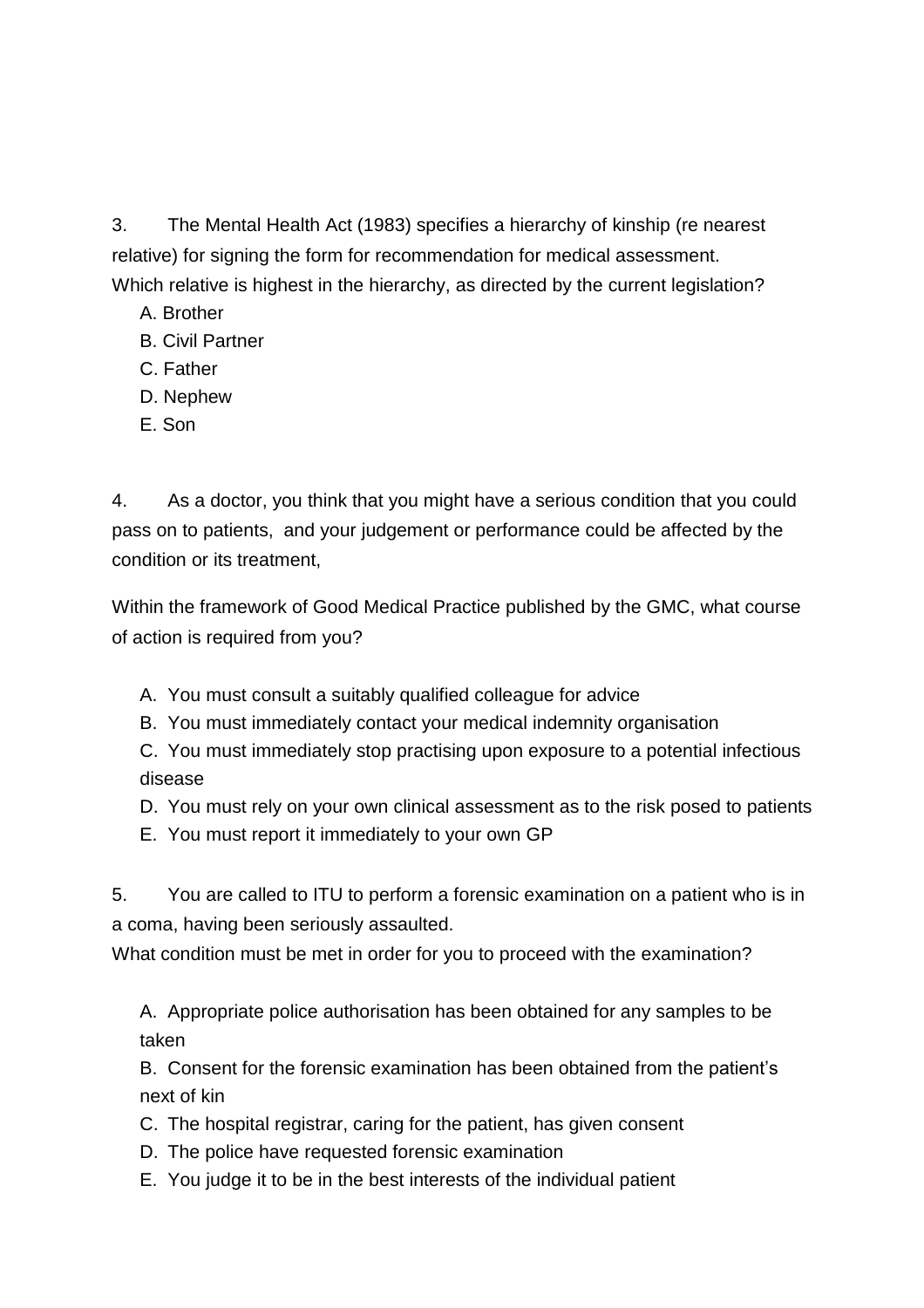6. You have received a request to disclose information about a patient without their consent.

To whom may you legitimately disclose information in these circumstances?

- A. Social services
- B. The patient's insurance company
- C. The patient's solicitor
- D. The police
- E. Their spouse

7. A 55-year-old male patient with capacity decides to refuse a further orthopaedic procedure which he is advised may offer a good outcome. He is concerned about post-operative pain after undergoing multiple procedures in the past.

Which ethical principle is best demonstrated in this scenario?

- A. Consequentialism
- B. Deontology
- C. Kantian Theory
- D. Principalism
- E. Virtue Ethics

8. Your sister, who suffers from intermittent renal colic, is visiting but has left her medication at home. According to the GMC Guidance, under what circumstances may it be permissible to prescribe a controlled drug to someone close to you?

A. Where that treatment is immediately necessary to avoid serious deterioration in the patient's health

- B. Where that treatment may avoid patient's unnecessary suffering
- C. Where the patient is suffering from opiate withdrawal

D. Where the patient states that they immediately require controlled drugs to relieve uncontrollable pain

E. Where the patient's closest relative has given consent on their behalf

9. An appeal has been lodged from a matter heard in the Crown Court in Wales.

In which court will this appeal be heard?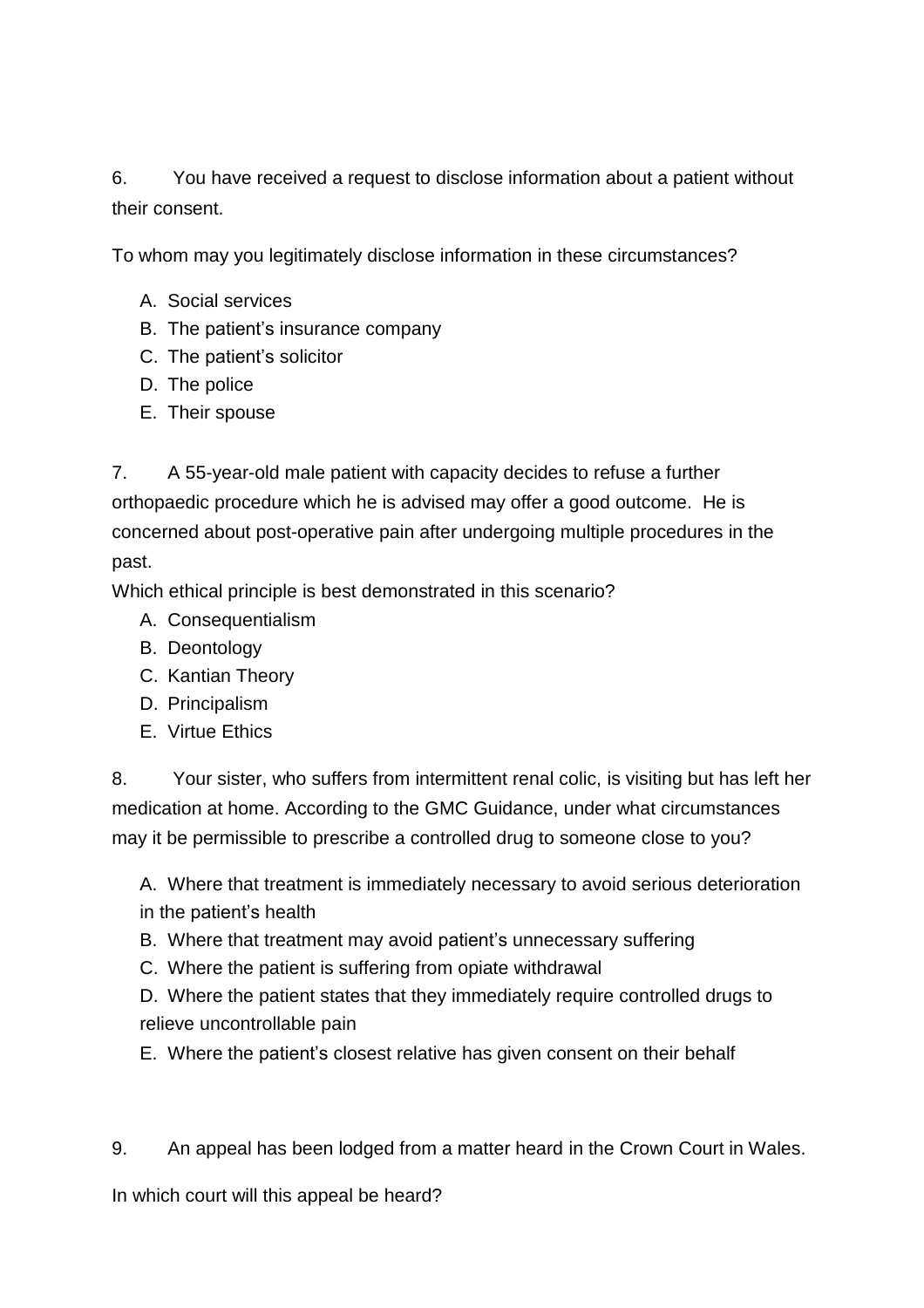- A. The Central Criminal Court
- B. The County Court
- C. The Court of Appeal
- D. The High Court of Justice
- E. The Supreme Court

10. You see a detainee who has been arrested under Section 47 of the Offences against the Person Act 1861. What type of offence is he alleged to have committed?

- A. Assault Occasioning Actual Bodily Harm
- B. Attempt murder
- C. Causing Grievous Bodily Harm with Intent
- D. Common Assault
- E. Malicious wounding

11. A 17-year-old has been accused of raping his 10 year-old step-sister. In which court will his trial take place?

- A. Crown Court
- B. Family Court
- C. Juvenile Court
- D. Magistrate's Court
- E. Supreme Court
- 12. Which description exemplifies a teleological ethical system?
	- A. Autonomy over-rides beneficence
	- B. Doctors should abide by the Hippocratic oath
	- C. Human life is sacred
	- D. Lying is always wrong
	- E. The ends justify the means
- 13. You decide to prescribe a medicine off-label.

Under what circumstances are you allowed to do this?

- A. A suitably licensed medicine has more side effects
- B. A suitably licensed medicine is declined by the patient
- C. A suitably licensed medicine is not available at the local chemist
- D. A suitably licensed medicine is too expensive